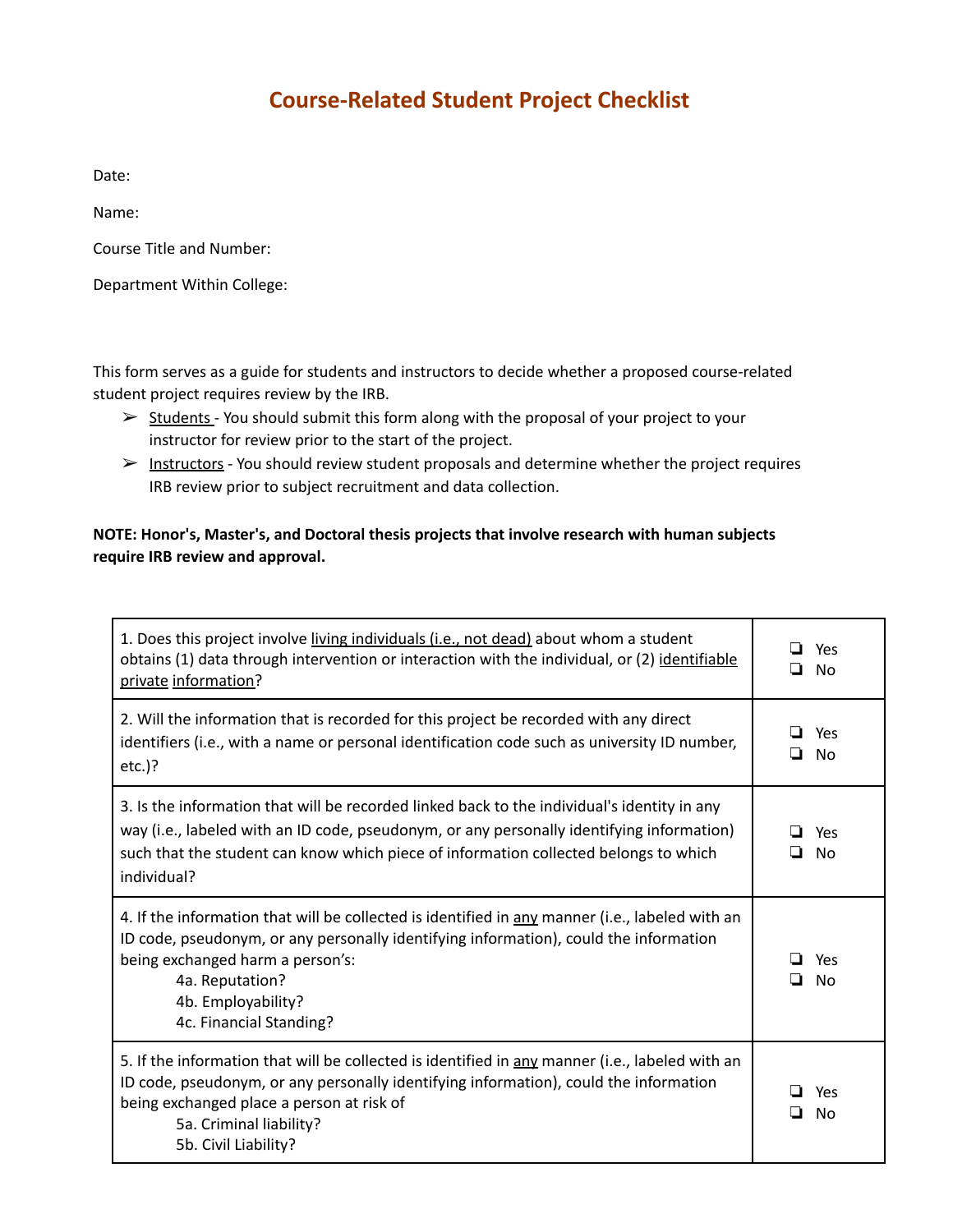| 6. Will the results of this project leave the Manhattan College Campus for any of the<br>following reasons:<br>6a. A poster presentation?<br>6b. An article or journal submission?<br>6c. Presentation at a conference or other professional gathering?<br>6d. Use in a project that extends beyond the original class for which this project<br>will be conducted? | Yes<br>ப<br><b>No</b> |
|---------------------------------------------------------------------------------------------------------------------------------------------------------------------------------------------------------------------------------------------------------------------------------------------------------------------------------------------------------------------|-----------------------|
| 7. Does this project involve gathering data from or about a company, agency, or<br>organization?                                                                                                                                                                                                                                                                    | ❏<br>Yes<br>$\Box$ No |
| 8. If you answered yes to #7, will the data/results be shared only with that company,<br>agency, or organization to be used for internal quality assurance or quality improvement<br>purposes?                                                                                                                                                                      | Yes<br>ப<br>No<br>❏   |
| 9. Are any Manhattan College faculty, staff, or students receiving monetary compensation<br>or direct financial support from an external company, organization or agency to:<br>9a. Collect data?<br>9b. Analyze data?<br>9c. Report the results of the project?                                                                                                    | Yes<br>ப<br>No<br>u   |
| 10. Is the project subject to oversight by a federal department or agency that has adopted<br>the Common Rule?                                                                                                                                                                                                                                                      | ❏<br>Yes<br>$\Box$ No |
| 11. Does this project include:<br>11a. Prisoners?<br>11b. Children?                                                                                                                                                                                                                                                                                                 | ❏<br>Yes<br>No<br>O.  |
| 13. Is the only purpose of this assignment to teach research methodology such that the<br>project is not designed to develop or contribute to generalizable knowledge?                                                                                                                                                                                              | $\Box$ Yes<br>❏<br>No |
| 14. Is the project limited to the following activities?<br>-Surveys, questionnaires, or interviews<br>-Observation of public behavior<br>-Standard educational exercises                                                                                                                                                                                            | Yes<br>ப<br>ப<br>No   |

## **Information you must disclose to project participants prior to starting project procedures (referred to as a "disclosure"):**

- **1. That you are a Manhattan College student.**
- **2. That this activity is fulfilling a course requirement.**
- **3. The specific course title.**
- **4. The name and contact information of the course instructor so participants may contact him or her with any questions or concerns.**
- **5. Specifically state who will have access to the data and results from the project.**
- **6. That participation in the project is voluntary.**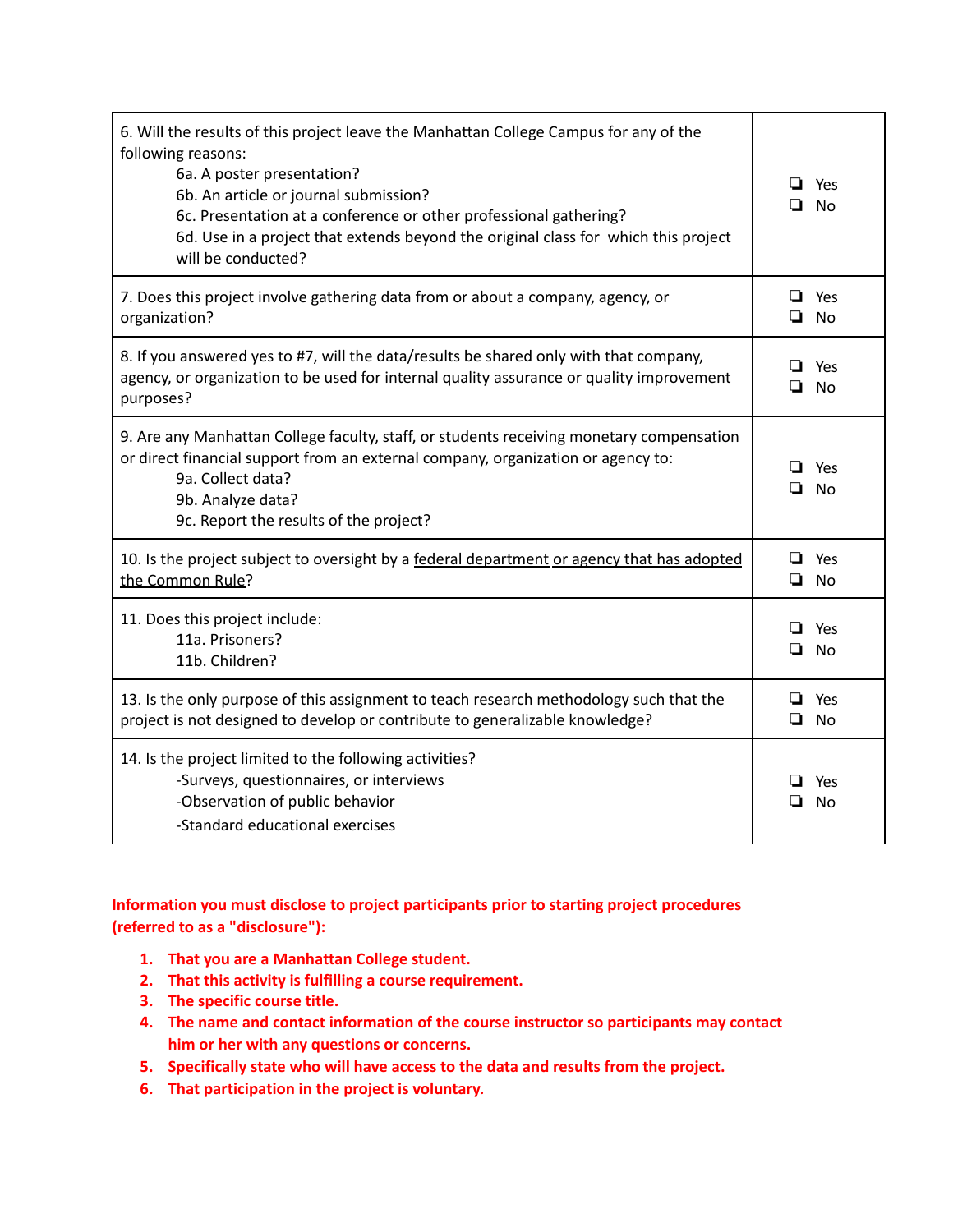**I have reviewed the student's completed project proposal and the IRB Course-Related Student Project Policy. This project does not need to be submitted to the IRB for review.**

**\_\_\_\_\_\_\_\_\_\_\_\_\_\_\_\_\_\_\_\_\_\_\_\_\_\_\_\_\_\_\_\_\_\_\_\_\_\_\_\_\_\_\_\_\_\_\_\_\_\_\_\_\_\_\_\_\_\_\_\_\_\_\_\_\_\_\_\_\_\_**

\_\_\_\_\_\_\_\_\_\_\_\_\_\_\_\_\_\_\_\_\_\_\_\_\_\_\_\_\_\_\_\_\_\_\_\_\_\_\_\_\_\_\_\_\_\_\_\_\_\_\_\_\_\_\_\_\_\_\_\_\_\_\_\_\_\_\_\_\_\_

\_\_\_\_\_\_\_\_\_\_\_\_\_\_\_\_\_\_\_\_\_\_\_\_\_\_\_\_\_\_\_\_\_\_\_\_\_\_\_\_\_\_\_\_\_\_\_\_\_\_\_\_\_\_\_\_\_\_\_\_\_\_\_\_\_\_\_\_\_\_

Printed Name of Course Instructor

Signature of Course Instructor

Date Form Completed

**I have read the IRB Course-Related Student Project Policy. I agree to submit a copy of my disclosure, and a revised copy of my project proposal to my instructor for review prior to implementing any changes in the project.**

\_\_\_\_\_\_\_\_\_\_\_\_\_\_\_\_\_\_\_\_\_\_\_\_\_\_\_\_\_\_\_\_\_\_\_\_\_\_\_\_\_\_\_\_\_\_\_\_\_\_\_\_\_\_\_\_\_\_\_\_\_\_\_\_\_\_\_\_\_\_

\_\_\_\_\_\_\_\_\_\_\_\_\_\_\_\_\_\_\_\_\_\_\_\_\_\_\_\_\_\_\_\_\_\_\_\_\_\_\_\_\_\_\_\_\_\_\_\_\_\_\_\_\_\_\_\_\_\_\_\_\_\_\_\_\_\_\_\_\_\_

Signature of Student

Date Form Completed